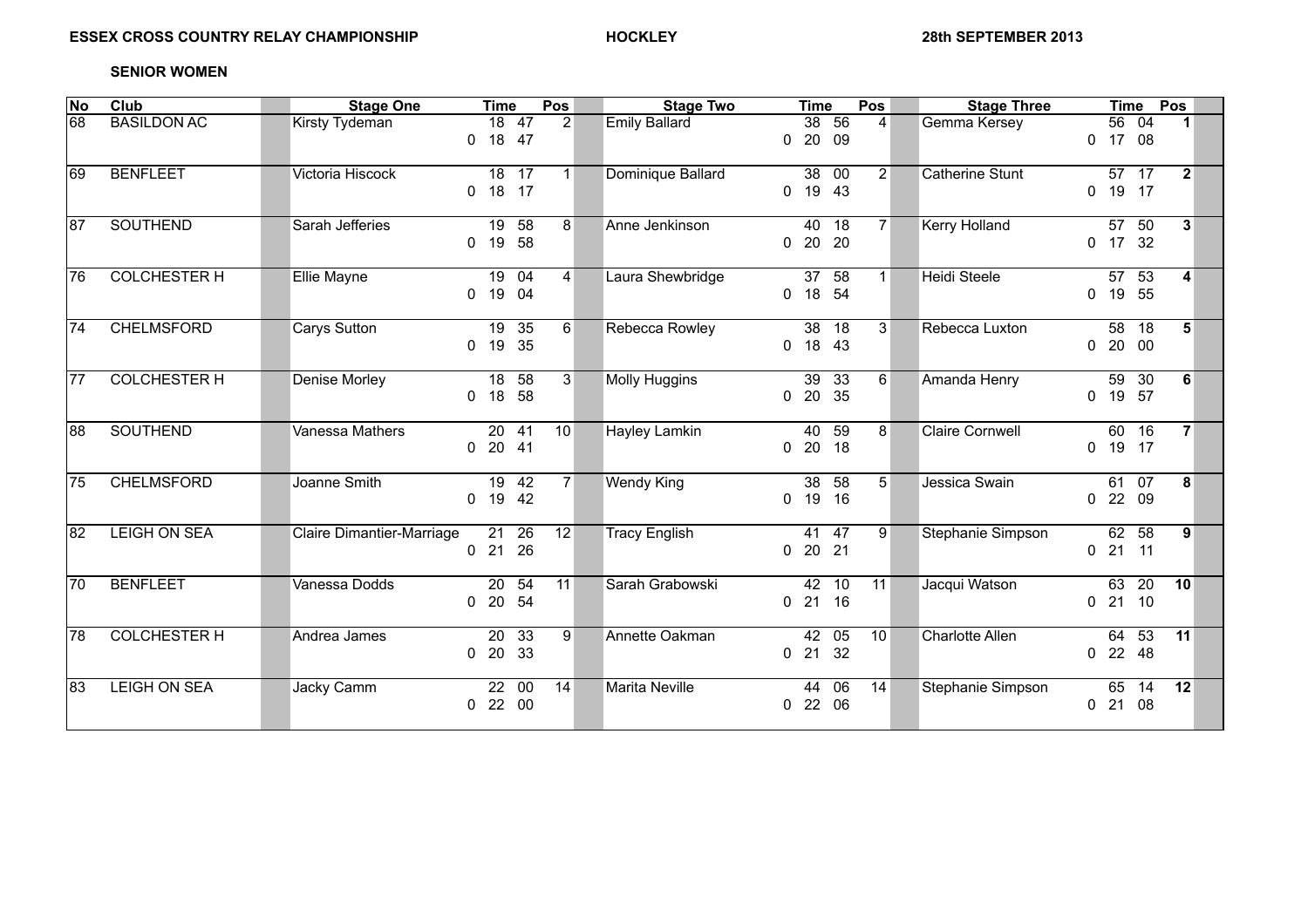## **SENIOR WOMEN**

| No  | Club                 | <b>Stage One</b>         | <b>Time</b>                                   | Pos             | <b>Stage Two</b>        | <b>Time</b>           | Pos             | <b>Stage Three</b>    | <b>Time</b><br>Pos                                    |
|-----|----------------------|--------------------------|-----------------------------------------------|-----------------|-------------------------|-----------------------|-----------------|-----------------------|-------------------------------------------------------|
| 73  | <b>BRAINTREE</b>     | <b>Chloe Beckett</b>     | $19$ 12<br>$0$ 19 12                          | 5               | Kayleigh Beeson         | 43 48<br>$0$ 24 36    | 13              | Claire Gordon         | 66 22<br>13<br>22 34<br>$\overline{0}$                |
| 189 | <b>SOUTHEND</b>      | Kasia Kostyrka           | 22 24<br>0 22 24                              | 17              | Debbiellyn Hallum       | 45 37<br>$0$ 23 13    | 15              | Natasha Lagden        | 66 30<br>14<br>0 20 53                                |
| 98  | <b>WITHAM</b>        | <b>Brigid Wallen</b>     | 22 37<br>0 22 37                              | 18              | Donna Morris            | 45 45<br>$0$ 23 08    | 16              | Liz Stuckey           | 67 30<br>15<br>0 21 45                                |
| 79  | <b>COLCHESTER H</b>  | <b>Kate Sandercock</b>   | 2409<br>$0$ 24 09                             | 24              | Debbie Cattermole       | 46 18<br>$0$ 22 09    | 17              | <b>Fran Norris</b>    | 16<br>68 08<br>$0$ 21 50                              |
| 195 | <b>TIPTREE</b>       | <b>Tracey Harrington</b> | 21 53<br>21 53<br>$\mathbf{0}$                | 13              | <b>Tara Harrison</b>    | 43 46<br>$0$ 21 53    | 12              | <b>Valerie Rees</b>   | 17<br>68 10<br>0 24 24                                |
| 190 | <b>SPRINGFIELD S</b> | <b>Kirsty Williams</b>   | 23 53<br>0 23 53                              | 22              | Anna Luff               | 47 33<br>$0$ 23 40    | 19              | Nichola Hands         | 69 24<br>18<br>$0$ 21 51                              |
| 71  | <b>BENFLEET</b>      | <b>Rachel Hurrell</b>    | $22 \t 01$<br>$0$ 22 01                       | $\overline{15}$ | Katie Wilkinson         | 46 32<br>$0$ 24 31    | $\overline{18}$ | Jennie Page           | 69 35<br>19<br>$0$ 23 03                              |
| 72  | <b>BENFLEET</b>      | Annette Johnson          | 23 51<br>$0$ 23 51                            | 21              | Mandy Cooper            | 48<br>09<br>$0$ 24 18 | 20              | Sharon Johnson        | 72 10<br>20<br>$0$ 24 01                              |
| 185 | <b>LEIGH ON SEA</b>  | Debra Mangham            | 23 17<br>$0$ 23 17                            | 19              | <b>Alison Hall</b>      | 48 47<br>$0$ 25 30    | $\overline{21}$ | <b>Vicky Parsons</b>  | $72$ 48<br>21<br>$0$ 24 01                            |
| 191 | <b>SPRINGFIELD S</b> | Sarah Colbert            | $\overline{23}$<br>56<br>23<br>56<br>$\Omega$ | $\overline{23}$ | <b>Sharon Bannister</b> | 48 59<br>$0$ 25 03    | $\overline{22}$ | <b>Allison Gillan</b> | 73, 35<br>$\overline{22}$<br>0 24 36                  |
| 180 | <b>HAVERING M</b>    | <b>Tracy O'Neill</b>     | $24$ 36<br>24 36<br>$\Omega$                  | 27              | <b>Bobbie Westwood</b>  | $50$ 38<br>0, 26, 02  | $\overline{25}$ | <b>Juliet Ward</b>    | $\overline{56}$<br>74<br>$\overline{23}$<br>$0$ 24 18 |
| 100 | SOUTHEND             | Amanda Baker             | 23<br>43<br>$0$ 23 43                         | 20              | Sally Newman Russell    | 50 24<br>0, 26, 41    | 24              | Lisa Anne Martin      | 75 09<br>24<br>24 45<br>$\overline{0}$                |